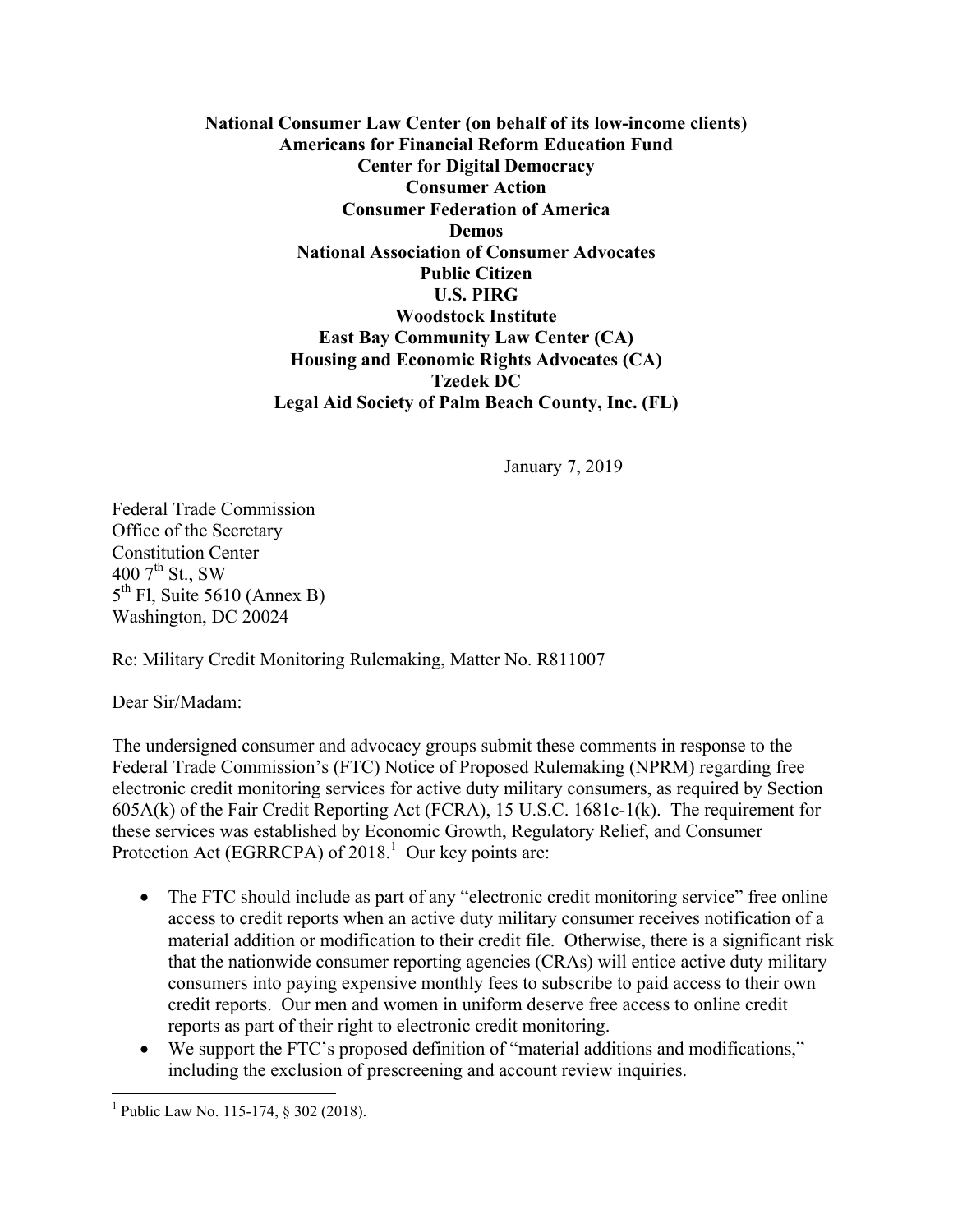- The FTC must tailor the requirement for "appropriate proof of identity" to accommodate the special circumstances of active duty military consumers. In general, the nationwide CRAs' identification requirements are overly difficult for consumers to meet, and are more demanding than what the nationwide CRAs require from consumers paying for their reports.
- We support the use, disclosure and advertising restrictions proposed by the FTC, which are appropriate and necessary to protect the privacy interests of active duty military consumers and prevent inappropriate use of their information.
- We support the FTC's proposal to prohibit the nationwide CRAs from asking or requiring an active duty military consumer to agree to terms or conditions in connection with obtaining the free electronic credit monitoring service that the CRAs are obligated to provide. This prohibition is necessary and appropriate, especially to prevent active duty military consumers from being compelled to agree to forced arbitration provisions in order to exercise their right to electronic credit monitoring services.

### **Section 609.2 Definitions**

<u>.</u>

A. Active duty military consumers should have free online access to credit reports when they receive an electronic notification of a material addition or modification.

The FTC asks in Question 1 whether its proposed definition of ''electronic credit monitoring service'' adequately covers the services that should be included under Section 605(k). The definition is not adequate -- it should also include free electronic access to credit reports for active duty military consumers whenever they receive an electronic notification that there has been a material addition or modification to their credit files.

Commercial credit monitoring products generally include electronic access to credit reports.<sup>2</sup> Even the free version of TransUnion's credit monitoring product includes access to credit reports.<sup>3</sup> The free product mandated by Section  $605A(k)$  of the FCRA as a benefit to active duty military consumers should have the same features as commonly offered credit monitoring services and include this feature. The reason is simple – what will happen when an active duty military consumer receives an electronic notification of a material addition or modification, especially if it is about a material change that they aren't expecting? It is more than likely that the military consumer will want to see this material change in the context of their credit report by viewing the credit report. The military consumer will also want to see the rest of the credit report to ensure there are no other questionable items in it. Without free access at that point, the active duty military consumer will be forced to pay for their credit report and may end up subscribing to a costly monthly subscription service.

<sup>&</sup>lt;sup>2</sup> Consumer Financial Protection Bureau, Key Dimensions and Processes in the U.S. Credit Reporting System: A Review of How the Nation's Largest Credit Bureaus Manage Consumer Data 27 (2012), available at www.consumerfinance.gov (noting that 26 million consumers obtained file disclosures through various credit monitoring services in 2010 and 2011).

<sup>&</sup>lt;sup>3</sup> TransUnion, Protect your credit, for free, with TrueIdentity, at https://www.transunion.com/product/trueidentityfree-identity-protection (viewed December 17, 2018)("Stay in control with 1-Touch Credit Lock, informed with UNLIMITED TransUnion Credit Report refreshes, and up-to-date with alerts. All free, always free").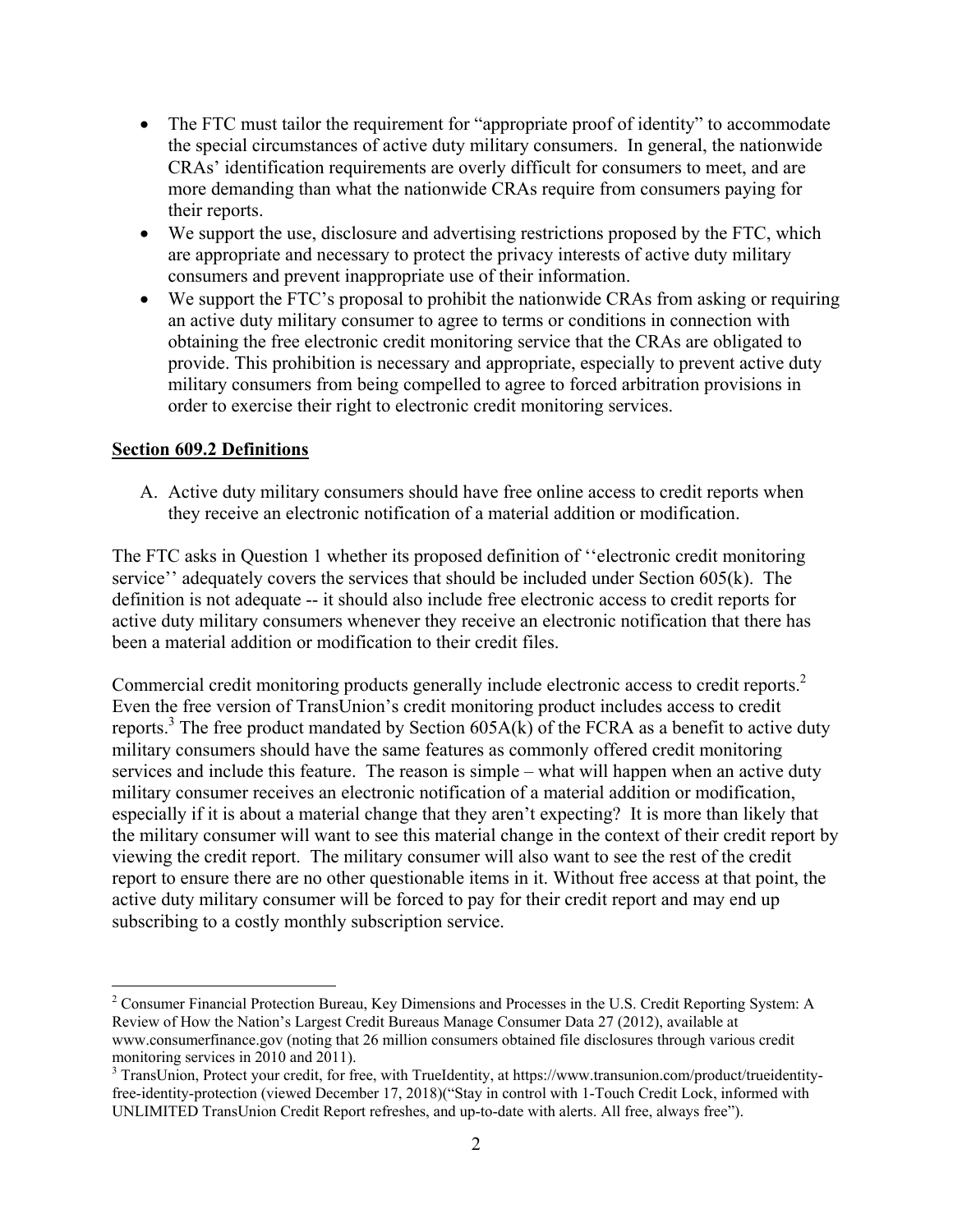The active duty military consumer might have access to a free annual file disclosure. However, it is more than likely that many active duty military consumers will receive more than one electronic notification during the year. Once their annual free report is used up, other options for free reports are limited. Some active duty military consumers might have a right under state law to a second free report, but that is limited to residents of seven states (Colorado, Maine, Maryland, Massachusetts, New Jersey, and Vermont; two free reports under Georgia law). The active duty military consumer could place a fraud alert to obtain another free report. However, not all unrecognized material additions or modifications would be due to fraud or identity theft – the electronic notification could be due to an account transfer or a new debt collection tradeline for medical debt (these are often reported to the CRAs without advance notice to the consumer). Active duty military consumers should not be forced to place a fraud alert simply to obtain a free report.

Providing free access to credit reports would not be overly burdensome to the nationwide CRAs if this access is online. There is very little marginal cost to providing it, since the active duty military consumer will have already signed up for the service and their identity has been verified. The only drawback to the nationwide CRAs is the lost opportunity to make a profit off the active duty military consumer – and the idea that the credit bureaus should make a profit off men and women in uniform risking their lives for our country as a result of a statutorily required free service that was supposed to benefit them is simply appalling.

The FTC should include free electronic access to credit reports (files disclosures) in the definition of "electronic credit monitoring service." The FTC has clear regulatory authority to do so since Section 605A(k)(3)(A) of the Act directs the Commission to issue a regulation to define that term. 15 U.S.C. § 1681c-1(k)(3)(A). Moreover, Section 605A(k)(2) states that the requirement is for the nationwide CRAs to "provide a free electronic credit monitoring service that, *at a minimum,* notifies a consumer of material additions or modifications to the file…" (emphasis added). 15 U.S.C.  $\S$  1681c-1(k)(2). Clearly, Congress contemplated that the term could include more than electronic notifications of material changes, and it is fully consistent to define the term to include a service that is part of other credit monitoring products.

B. We support the proposed definition of "material additions or modifications," but urge the FTC to also include a significant drop in credit score in the definition.

In Question 2, the FTC asks for comment on its proposed definition of ''material additions or modifications'' and whether it adequately covers the changes to an active duty military consumer's file that should require notification. In general, we agree that this definition should include new accounts, inquiries (with the exception of prescreening or account reviews), negative information, and changes to the consumer's name/address/phone number. Each of these items could be an indicia of identity theft or other fraud or error. The FTC should also add one more item to the definition: a significant drop in a credit score, such as 25 points or more. Such a drop could be a sign that something has significantly changed in the military consumer's credit file, perhaps due to fraud. For example, a credit score drop could be caused by a drastic increased usage in a credit line, which could be due to existing account fraud.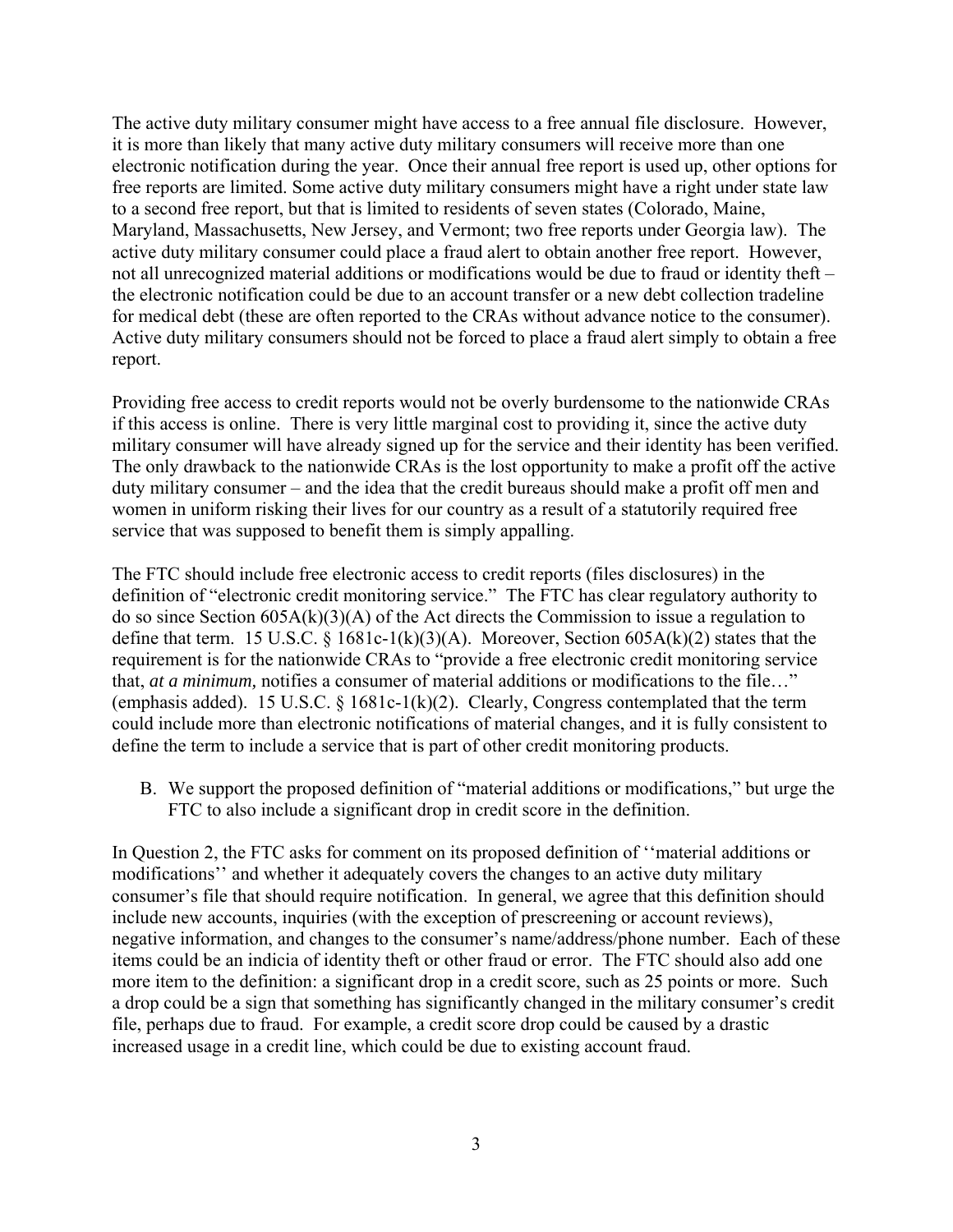The FTC asks whether to keep changes to credit limits in the definition of material addition or modification. We think a change in credit limits should be retained in the definition. Unfortunately, credit card issuers are not required to notify a consumer of a reduced credit limit under Regulation Z, which implements the Truth in Lending Act, unless they wish to impose an over-the-limit penalty fee or rate.<sup>4</sup> Since many issuers no longer impose over-the-limit fees, consumers may not receive notices of decreases in a credit limit under Regulation Z. Including such notifications as part of military credit monitoring may provide a benefit to active duty military consumers.

In Question 3, the FTC asks for comment on the fact that proposed  $\S$  609.2(1)(2)(i) would not require electronic notification when an inquiry was made for prescreening or account review. We agree with this exception. One of the problems with commercial credit monitoring is that it issues notifications for prescreening inquiries. These constant notifications create information overload, which causes customers of commercial credit monitoring to begin ignoring electronic notifications. An exception for prescreening and account review inquiries would prevent this type of information overload.

In the Supplementary Information, the FTC states: "The enumerated list [of material additions or modifications] is not exhaustive, and nationwide consumer reporting agencies may elect to provide notification of other significant changes to a consumer's file. … [The nationwide CRAs] should have discretion to include additional significant changes to a consumer's file within their free electronic credit monitoring service."<sup>5</sup> However, we believe it is problematic to permit the nationwide CRAs to have free rein in adding other types of changes to the definition of "material additions or modifications." There needs to be some sort of FTC approval process for the addition of other items to the definition. Otherwise, having too many items could lead to electronic notifications being sent on an excessive basis, creating information overload and unduly alarming active duty military consumers who subscribe to the free credit monitoring.

C. The definition of "electronic notification" should require that any method of notification be an active "push" notification to the military consumer.

In Question 5, the FTC asks whether its proposed definition of "electronic notification" in proposed § 609.2(h) is adequate. In general, the reference to notification by text message, email, or mobile application appears appropriate. However, we are concerned about the reference to notification by website. Website notification could allow a CRA to "notify" the military consumer by posting a message on their account without actively informing the military consumer that there has been a material change.

Proposed  $\S 609.2(h)$  should require that any method of notification be a "push" notification, whether by email or text or mobile app, in that it actively informs the military consumer that there is a material addition or modification to their credit file. The nationwide CRAs can require the active duty military consumer, after receiving the push notification, to log into website to see

 $\overline{a}$ 

<sup>4</sup> *See* Regulation Z, 12 C.F.R. § 1026.9(c)(2)(vi). *See generally* National Consumer Law Center, Truth in Lending § 6.8.4.6.2 (9th ed. 2015), *updated at* www.nclc.org/library 5 83 Fed. Reg. at 57,695.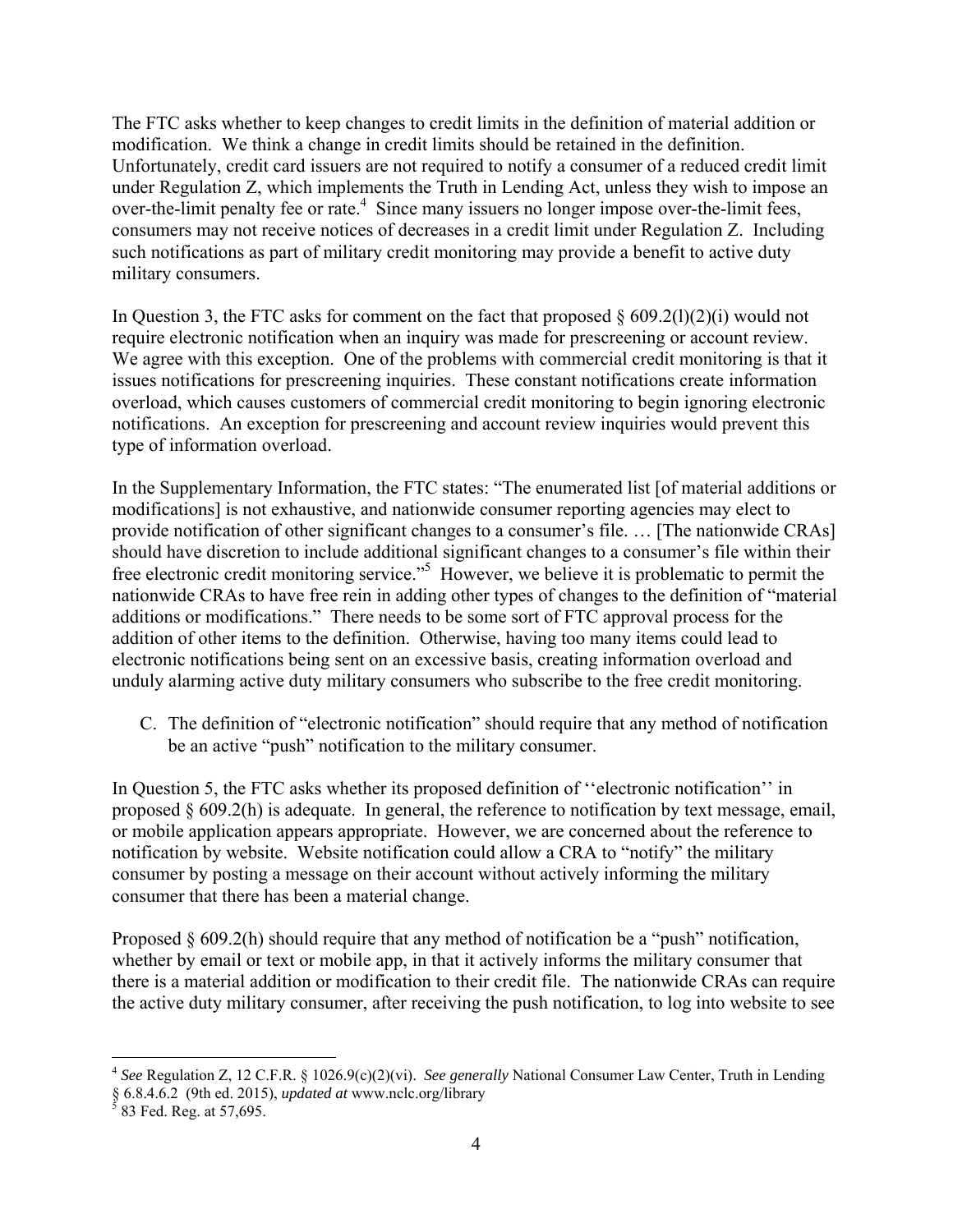what the actual addition or modification is. However, the information about a material change cannot simply be passively placed on a website without some sort of active notification.

D. The requirement for "appropriate proof of identity" should be tailored for active duty military consumers and should be the same for the free credit monitoring service as for paid services.

In proposed  $\S 609.3(b)(1)$ , the FTC would require active duty military consumers to provide ''appropriate proof of identity'' to sign up for electronic credit monitoring. The definition crossreferences 12 CFR § 1022.123, which sets forth the definition used for "appropriate proof of identity" in other contexts, such as requesting free annual file disclosures. In Question 6, the FTC asks whether this provision is necessary and appropriate. Question 6 also asks what procedures the nationwide CRAs currently use for proof of identity.

In general, we support requiring proof of identity for active duty military consumers to subscribe to a free credit monitoring service, given that sensitive and confidential information is being disclosed. However, we believe that the current practices of the nationwide CRAs could be problematic for active duty military consumers. For one thing, the nationwide CRAs currently require consumers to submit all addresses within the last 2 years for identity verification. This requirement could be a problem for active duty military consumers, because some of them may have moved addresses several times in the last 2 years, and it may be unclear which address or addresses are listed in the CRAs' file – is the address before a military consumer enlisted? Would the address for the basic training camp be included? The rule should make accommodations for these issues, and be appropriately tailored for the unique situations of military consumers.

Furthermore, there have been many complaints that the identification verification procedures of the nationwide CRAs are too onerous for consumers in general, which would include active duty military consumers. Many consumers who are legitimately seeking their own file disclosures are unable to answer the security questions about items in their distant past posed by the nationwide CRAs and are thus unable to access their free annual file disclosures. Question 6 asks whether the nationwide CRAs require proof of identity for customers of commercial credit monitoring products. The answer is that while they do require proof of identity, they require far less of a paying consumer than a consumer seeking a free file disclosure.

As detailed in the recent case *DeVries v. Experian Information Solutions*,<sup>6</sup> consumers who make requests through annualcreditreport.com are required to provide the following information: full first and last name, middle initial, current address, past addresses within two years, date of birth, any generational information, SSN, and then to answer a series of "identification verifying" questions. These questions often trip up consumers -- in *Devries* they involved "trick questions regarding non-existent mortgages." If the consumer cannot answer these questions, they must provide a copy of a driver's license or state ID, utility bill, and bank or insurance statement.

In contrast, the same consumer can obtain a file disclosure when paying a fee, or presumably when paying for a credit monitoring subscription product, by simply providing first and last

 $\overline{a}$ 6 2018 WL 1426602 (N.D. Cal. Mar. 22, 2018).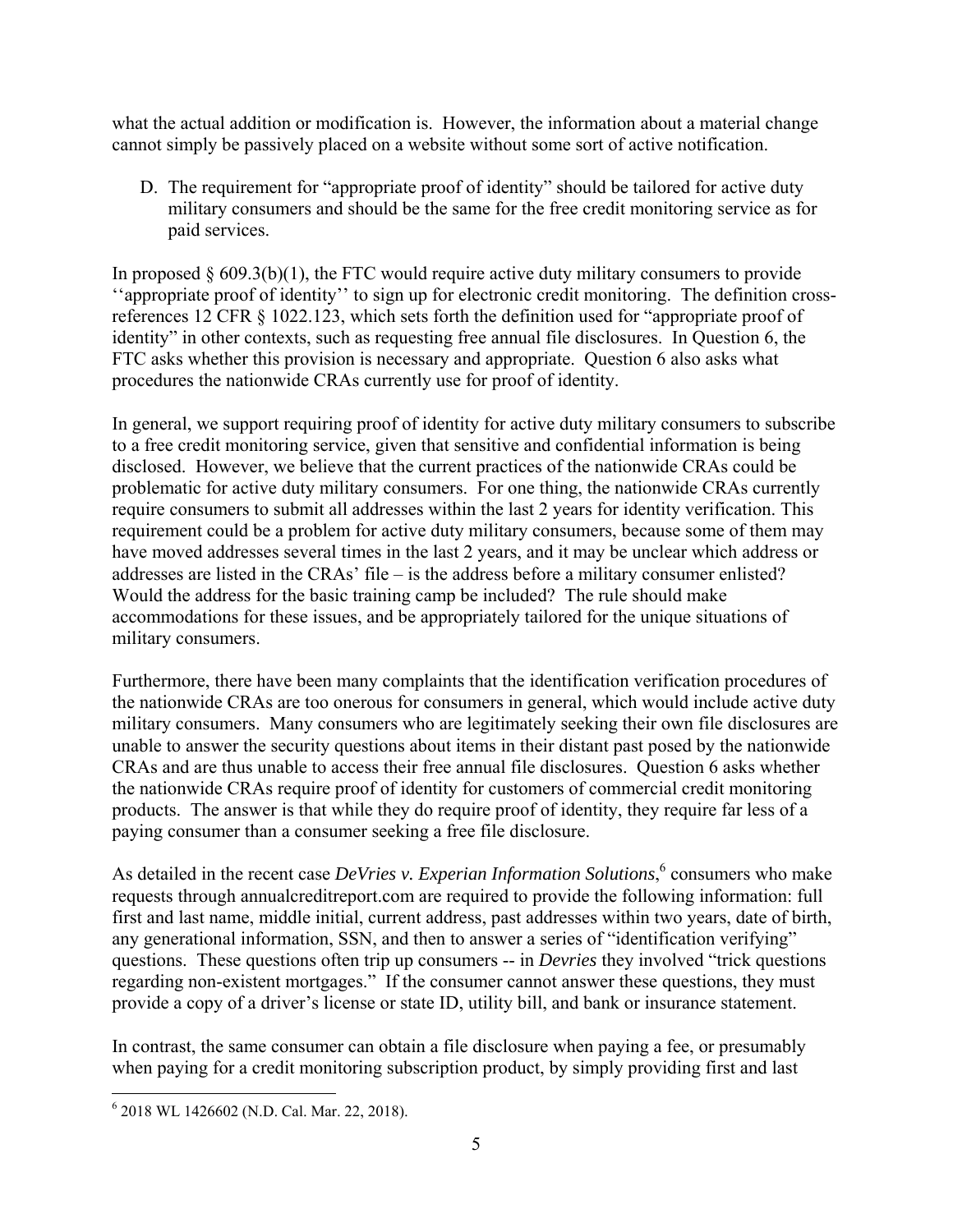name, middle initial, current address, date of birth, any generational information, and SSN. If the latter identification information is sufficient for commercial credit monitoring products, it should be sufficient for both the free version for active duty military consumers and for all consumers via annualcreditreport.com. If the fact that a credit card is used to pay for paid products helps identify the consumer, the nationwide CRAs could use a similar "token" such as a scanned copy of a military ID for military consumers or driver's license for other consumers. Another option is a PIN number sent by SMS to a verified call phone number of the consumer. A copy of a servicemember's most recent Leave and Earnings Statement (LES) is available to all servicemembers electronically and would be another form of identification that CRAs could accept.

In general, the FTC needs to ensure that active duty military consumers can easily exercise and activate their right to free credit monitoring. The FTC should impose a "least burdensome" standard on the nationwide CRAs to prevent the latter from throwing up unnecessary roadblocks to access. This should include accepting a servicemember's current unit mailing address in case the unit deploys and the servicemember no longer has a current stateside mailing address.

## **II. Section 609.3 Substantive Requirements**

A. Section 609.3(c) should provide a method for proof of active duty service for National Guard and federal Reserve members and should also include the Military Lending Act database as one such method.

In Question 1 of this section, the FTC asks whether the methods specified in proposed  $\S$  609.3(c) for ''appropriate proof of active duty military status'' are adequate and whether there are other methods that should be included. The methods in proposed  $\delta$  606.3(c) include: (1) a copy of the consumer's active duty orders; (2) a copy of a certification of active duty status issued by the Department of Defense (DoD); (3) a method or service approved by DOD; or (4) a certification of active duty status approved by the nationwide CRA.

One deficiency in proposed  $\S 606.3(c)$  is that there is no provision for a consumer who is a member of National Guard or the federal Reserves, collectively called the Reserve Component  $(RC)$ . Section 605A(k)(1)(A) of the Act defines "active duty military consumer" to include members of the National Guard. We believe that this should include all members of the RC. Thus, proposed § 606.3(c) needs to include a method or methods to address how a member of the RC would provide proof of that status.

Another way to prove active duty military status would be to use the DoD database developed for lenders to comply with the Military Lending Act (MLA) at https://mla.dmdc.osd.mil/mla/#/home. A nationwide CRA could easily check that database to determine whether a consumer has active duty military status. Furthermore, the MLA Database includes members of the RC who are called to active duty since they are covered by the protections of the MLA. Another would be for the CRA to accept their monthly Leave and Earnings Statement (LES) as proof of eligibility.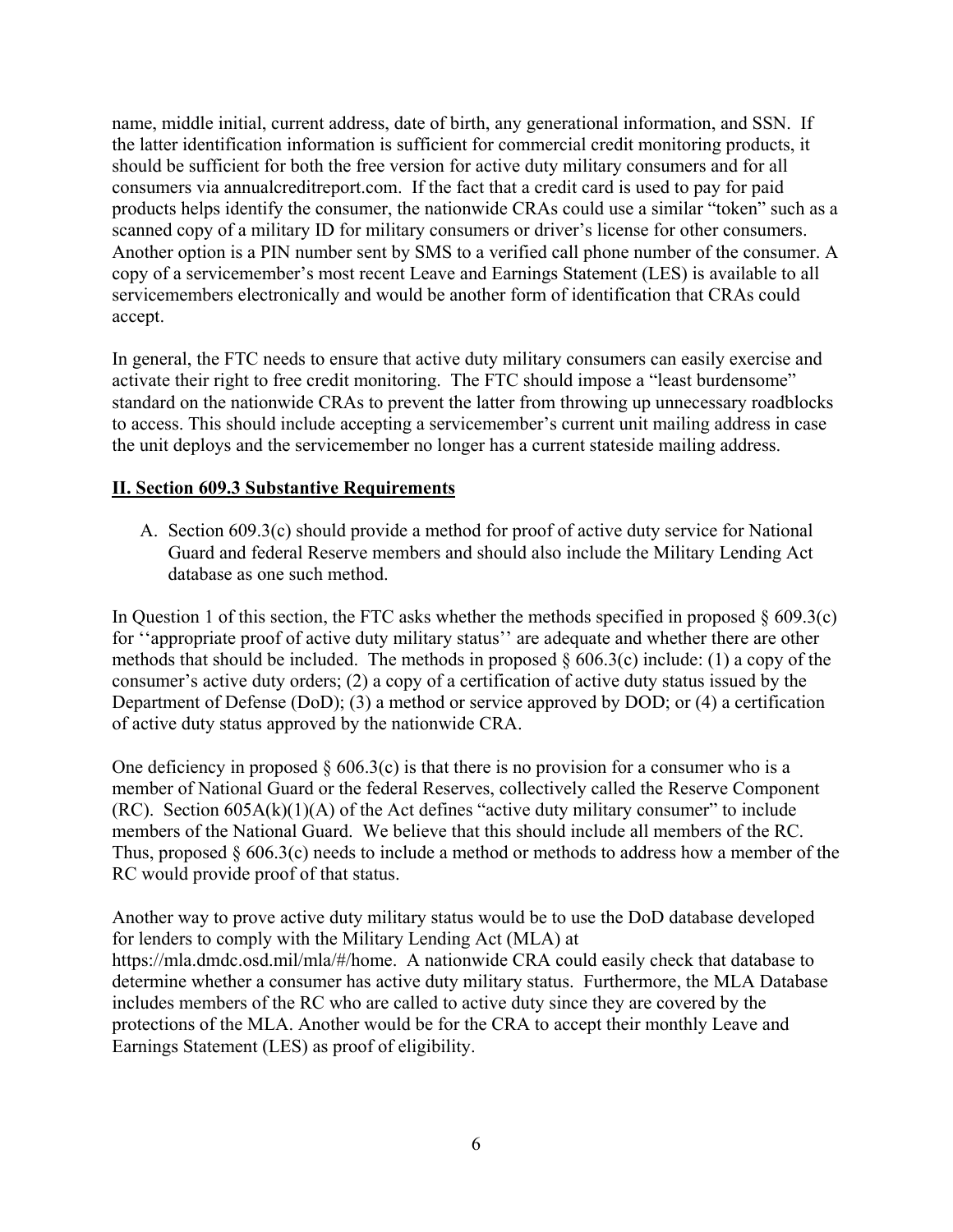Because Congress has moved to an "Operational Reserve" model, whereby members of the RC are called up for one year of active duty out of every three, the financial health of the RC is equally crucial to national security and should be maintained even while not on active duty orders.

B. The use, disclosure, and advertising restrictions proposed by the FTC are appropriate and necessary to protect the privacy interests of active duty military consumers and prevent inappropriate use of their information.

Proposed § 609.3(d) would restrict how a nationwide CRA could use or disclose information collected from an active duty military consumer when they submitted a request to obtain the free credit monitoring service. Nationwide CRAs could only use and disclose this information: (1) to provide the free electronic credit monitoring service requested by the consumer; (2) to process a transaction requested by the consumer at the same time as a request for the free electronic credit monitoring service; (3) to comply with specific legal requirements; or (4) to update information already maintained by the CRA for the purpose of providing consumer reports. We support the limitations in proposed  $\S 609.3(d)$  as necessary to protect the privacy of active duty military consumers who request free credit monitoring and to prevent the inappropriate use of their personal, confidential information for marketing or other unrelated purposes.

Similarly, we support that the advertising restrictions in proposed  $\S$  609.3(e)(1), which bans marketing to an active duty military consumer until they have actually enrolled in the free credit monitoring service. We agree that this limitation is necessary to ensure that active duty military consumers can easily obtain their free electronic credit monitoring service without the obstacle of distracting advertising. We do not believe this limitation imposes any burdens, much less undue burdens, on the nationwide CRAs – unless one believes that the lost opportunity to make profits off of men and women in uniform is some sort of burden.

We also support proposed  $\S 609.3(e)(2)$ , which prohibits any communications or marketing from interfering in the provision of a free credit monitoring service to active duty military consumers. As for the prohibitions in proposed  $\S 609.3(e)(3)$  against false misrepresentations, not only is that an appropriate provision, it should be noncontroversial and obvious. Furthermore, the nationwide CRAs should absolutely be prohibited from representing or implying that military consumers must purchase a paid product or service in order to obtain free electronic credit monitoring or that the free version is inferior to a paid one.

Similarly, we support the proposed prohibition against making a false representation that an ancillary product, such as identity theft insurance, is free. In fact, we believe that the nationwide CRAs should be prohibited from offering identity theft insurance at all to active duty military consumers in relation to free electronic credit monitoring, given the serious problems with that product. A report by the Government Accountability Office found that identity theft insurance products have incredibly low loss ratios and payouts, making them almost useless.<sup>7</sup> Given the

 $\overline{a}$ 

<sup>&</sup>lt;sup>7</sup> Government Accountability Office, Identity Theft Services: Services Offer Some Benefits but Are Limited in Preventing Fraud, GAO-17-254, March 2017, at 20, available at www.gao.gov/assets/690/683842.pd. For instance, the GAO noted that one company admitted it had experienced 'almost zero' claims in recent years while another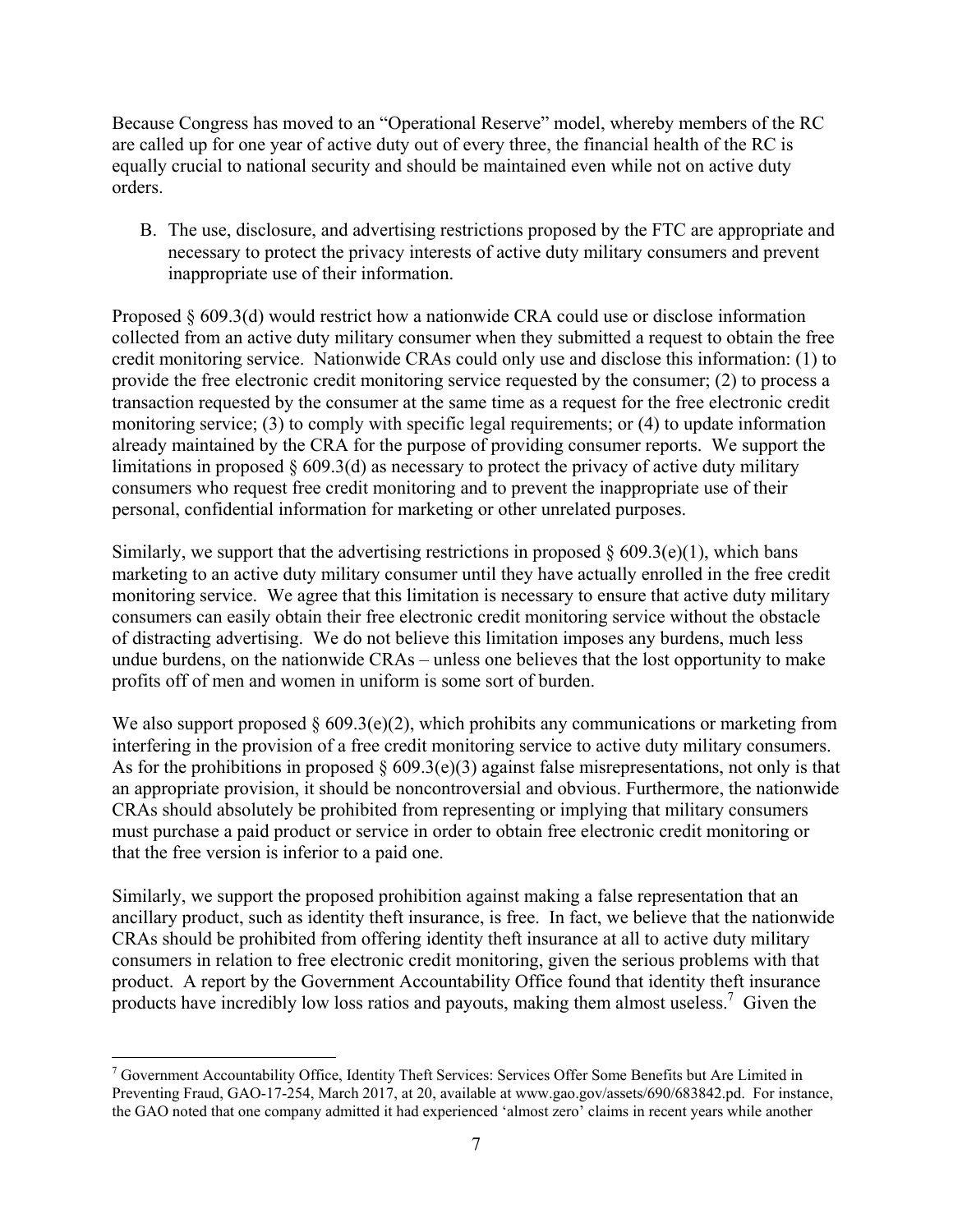dubious nature of these products, they simply should not be pitched to active duty military consumers in relationship to the free credit monitoring product, whether before or after the military consumer is enrolled.

C. Active duty military consumers should not be compelled to agree to terms and conditions, including forced arbitration provisions, in order to access the free credit monitoring services required by the FCRA.

Proposed  $\S 609.3(f)$  prohibits asking or requiring an active duty military consumer to agree to terms or conditions in connection with obtaining a free electronic credit monitoring service. The FTC asks whether this prohibition necessary and whether it imposes undue burdens on the nationwide CRAs.

Proposed § 609.3(f) is similar to the provision in Regulation V, 12 C.F.R. § 1022.136(h)(3), that prohibits nationwide CRAs from requiring, or even requesting, that consumers agree to any specific terms or conditions in connection with obtaining a free annual file disclosure. We support proposed  $\S$  609.3(f) and believe that it is necessary to protect active duty military consumers from being required to agree to terms and conditions that would be harmful to their interests. Given that § 1022.136(h)(3) has not imposed undue burdens on the nationwide CRAs, proposed § 609.3(f) should not impose any such burdens either.

One of the problematic practices that proposed § 609.3(f) will prevent is the nationwide CRAs requiring active duty military consumers to agree to forced arbitration provisions. As the Equifax data breach highlighted, all of the nationwide CRAs include forced arbitration provisions in commercial credit monitoring products. Active duty military consumers, and consumers in general, should not and arguably cannot (due to lack of consideration) be compelled to agree to forced arbitration provisions for something that federal law requires the nationwide CRAs to provide.

# **III. Other Issues**

A. Section 609.5 should include the Summary of Consumer Identity Theft Rights in addition to the Summary of Consumer Rights and should require a more effective method of delivering the information.

Proposed § 609.5 would require that "electronic notifications" of a material addition or modification include a link to the Summary of Consumer Rights mandated by Section 609(c) of the FCRA, 15 U.S.C. § 1691g(c). The FTC asks whether providing this information is useful, and whether there is a better method than providing a link.

Certainly providing the information in the Summary of Rights could be useful, especially the information about the ability to place free security freezes on credit reports. However, given that electronic notifications are intended as a warning sign of possible identity theft and fraud, it would also be useful to include the Summary of Consumer Identity Theft Rights mandated by

company stated it paid out less than 2 cents for every dollar it collected in premiums and a third ID theft insurance provider with a government contract covering more than 4 million consumers paid out one claim of \$1,519. *Id.*